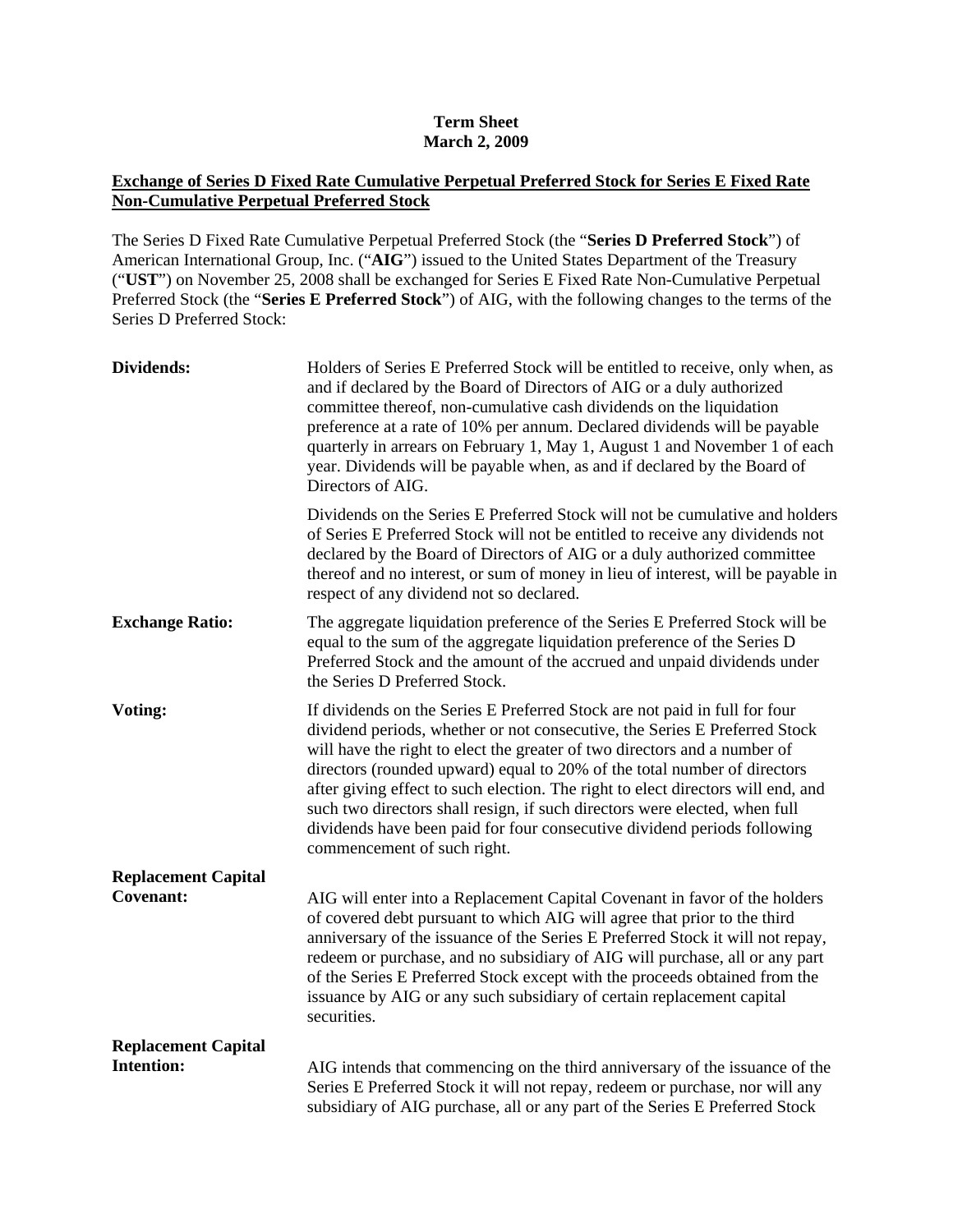|                      | except with the proceeds from the issuance by AIG or any such subsidiary of<br>securities for which AIG will receive equity credit, at the time of sale or<br>issuance, that is, in the aggregate, equal to or greater than the equity credit<br>attributed to the Series E Preferred Stock redeemed at the time of such early<br>redemption.                                                                                                                                                                                                                                                                     |
|----------------------|-------------------------------------------------------------------------------------------------------------------------------------------------------------------------------------------------------------------------------------------------------------------------------------------------------------------------------------------------------------------------------------------------------------------------------------------------------------------------------------------------------------------------------------------------------------------------------------------------------------------|
| <b>Executive</b>     |                                                                                                                                                                                                                                                                                                                                                                                                                                                                                                                                                                                                                   |
| <b>Compensation:</b> | Until such time as no obligation of AIG arising from financial assistance<br>provided under the Troubled Asset Relief Program remains outstanding<br>(excluding any period during which the federal government only holds<br>warrants to purchase common stock of AIG), AIG shall comply in all<br>respects with Section 111 of the Emergency Economic Stabilization Act of<br>2008, as amended, as implemented by any guidance or regulations issued<br>and/or to be issued thereunder including any amendments to the guidelines<br>implementing the Programs of Systemically Significant Failing Institutions. |

## **Issuance of Additional Preferred Stock**

| <b>Issuer:</b>               | <b>AIG</b>                                                                                                                                                                                                                                                                                                                                                                                                                                                                                                                                  |
|------------------------------|---------------------------------------------------------------------------------------------------------------------------------------------------------------------------------------------------------------------------------------------------------------------------------------------------------------------------------------------------------------------------------------------------------------------------------------------------------------------------------------------------------------------------------------------|
| <b>Initial Holder:</b>       | <b>UST</b>                                                                                                                                                                                                                                                                                                                                                                                                                                                                                                                                  |
| <b>Security:</b>             | Shares of Series F Preferred Stock to be issued from time to time at the<br>request of AIG. $1$                                                                                                                                                                                                                                                                                                                                                                                                                                             |
| <b>Issue Price:</b>          | Upon each drawdown the aggregate liquidation preference of the shares of<br>the Series F Preferred Stock will increase by either an amount equal to the<br>amount of such drawdown or by the aggregate liquidation preference of the<br>shares of the Series F Preferred Stock issued on the closing date of such<br>drawdown.                                                                                                                                                                                                              |
| Capacity:                    | Up to \$30 billion aggregate liquidation preference.                                                                                                                                                                                                                                                                                                                                                                                                                                                                                        |
| <b>Duration of Facility:</b> | 5 years beginning on commencement date of the facility.                                                                                                                                                                                                                                                                                                                                                                                                                                                                                     |
| <b>Warrants:</b>             | The UST will receive a warrant ("Warrant") to purchase a number of shares<br>of common stock of AIG ("Common Stock") equal to 1% of the issued and<br>outstanding shares of Common Stock on the commencement date of the<br>facility. The initial exercise price for the Warrant shall be \$2.50 per share of<br>Common Stock (representing the par value of the Common Stock on the<br>commencement date of the facility), subject to customary anti-dilution<br>adjustments; provided that the initial exercise price per share of Common |

<span id="page-1-0"></span><sup>&</sup>lt;sup>1</sup> The terms of the Series F Preferred Stock will be same as the terms of the Series E Preferred Stock except that the Series F Preferred Stock will not be subject to the Replacement Capital Covenant or the Replacement Capital Intention.